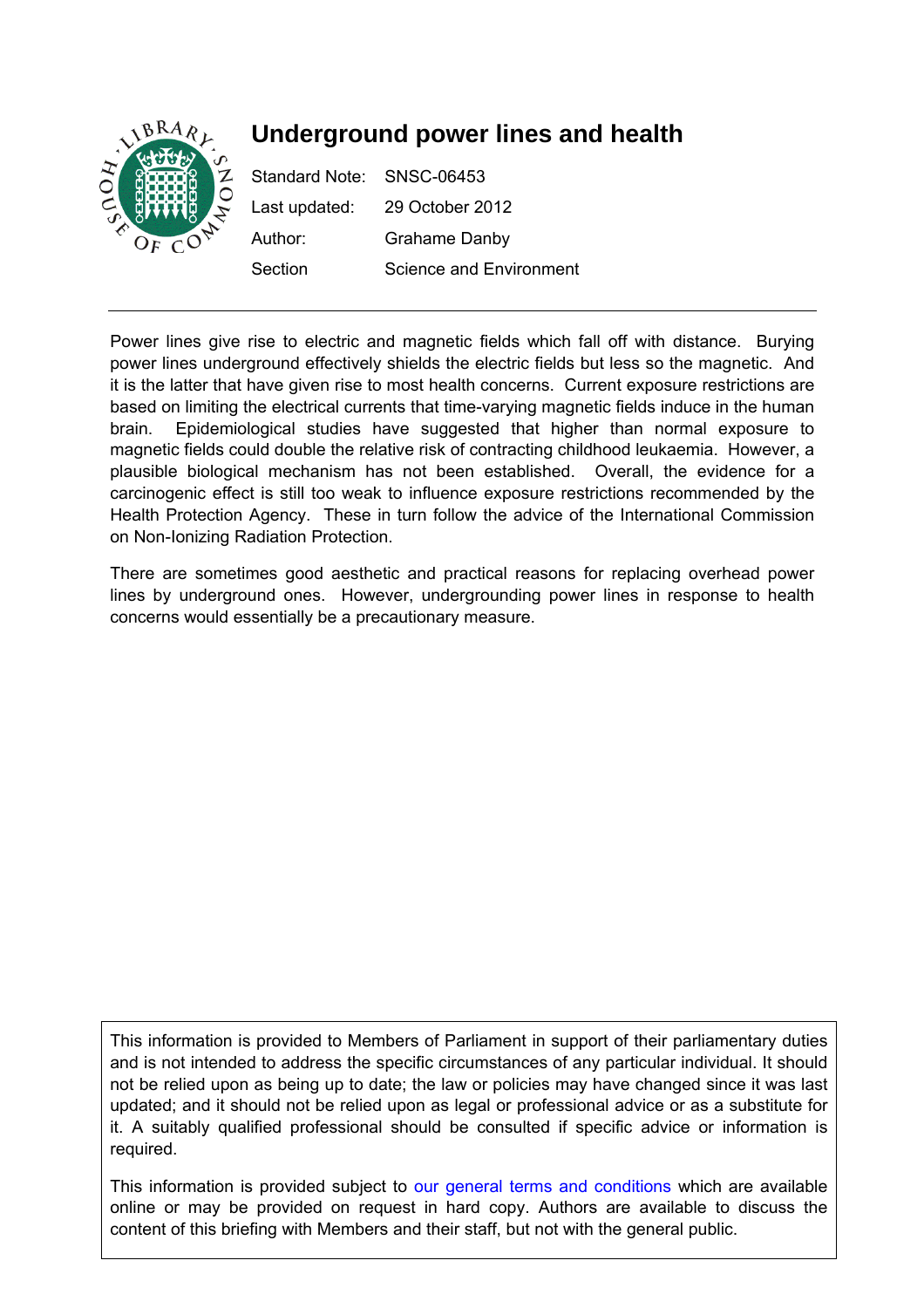# <span id="page-1-0"></span>**Contents**

| 1            | <b>Power lines</b><br><b>Dosimetry</b> |                                       | $\overline{2}$ |
|--------------|----------------------------------------|---------------------------------------|----------------|
| $\mathbf{2}$ |                                        |                                       | $\overline{2}$ |
|              | 2.1                                    | Exposure guidelines                   | $\overline{2}$ |
|              | 2.2                                    | Legislation                           | 3              |
| 3            | <b>Cancer</b>                          |                                       | 3              |
| 4            | <b>Undergrounding</b>                  |                                       | 5              |
|              | 4.1                                    | Planning new networks                 | 5              |
|              | 4.2                                    | Undergrounding power lines and health | 6              |

## **1 Power lines**

Power lines are sources of electric and magnetic fields, collectively termed electromagnetic fields. The strength of these fields determines the extent to which they interact with electric charges and currents. As the human body is a hive of electrical activity, there is scope for electric and magnetic fields of sufficient strength to have biological impacts. Safety guidelines aim to keep these to negligible levels.

We are of course exposed to natural electric and magnetic fields. The Earth's electric field is typically 120 Vm<sup>-1</sup> (volts per metre). This compares with a value of 11000 Vm<sup>-1</sup> directly under a 400 kV (kilovolt) overhead power line. However, buildings provide effective shields from electric fields – but not from magnetic fields.

A typical value for the Earth's natural magnetic field is 50  $\mu$ T (microteslas).<sup>[1](#page-1-1)</sup> This is comparable to the 40 µT (an average value) found directly under a 400 kV power line. A significant difference lies in the fact that magnetic fields from power lines vary cyclically – with a frequency of 50 Hz (hertz or cycles per second). Time-varying magnetic fields such as these induce electrical current in conductors like human tissues. Rather than measure the electric currents induced in the human brain, for example, it more practical to measure the external magnetic fields that give rise to these. The science of dosimetry provides the link between the two.

## **2 Dosimetry**

## **2.1 Exposure guidelines**

Current guidance on limiting exposure to electromagnetic fields is provided by the Health Protection Agency. These in turn are informed by "reference levels" for the average<sup>[2](#page-1-2)</sup> external field strengths. The reference levels have been drawn up, conservatively, by the

<span id="page-1-1"></span><sup>1</sup> Throughout this note, the term "magnetic field" is taken as synonymous with "magnetic flux density". The latter term is used by the International Commission on Non-Ionizing Radiation Protection.

<span id="page-1-2"></span>The average is actually a "root mean square" which takes into account the fact that the electric and magnetic fields vary cyclically with time.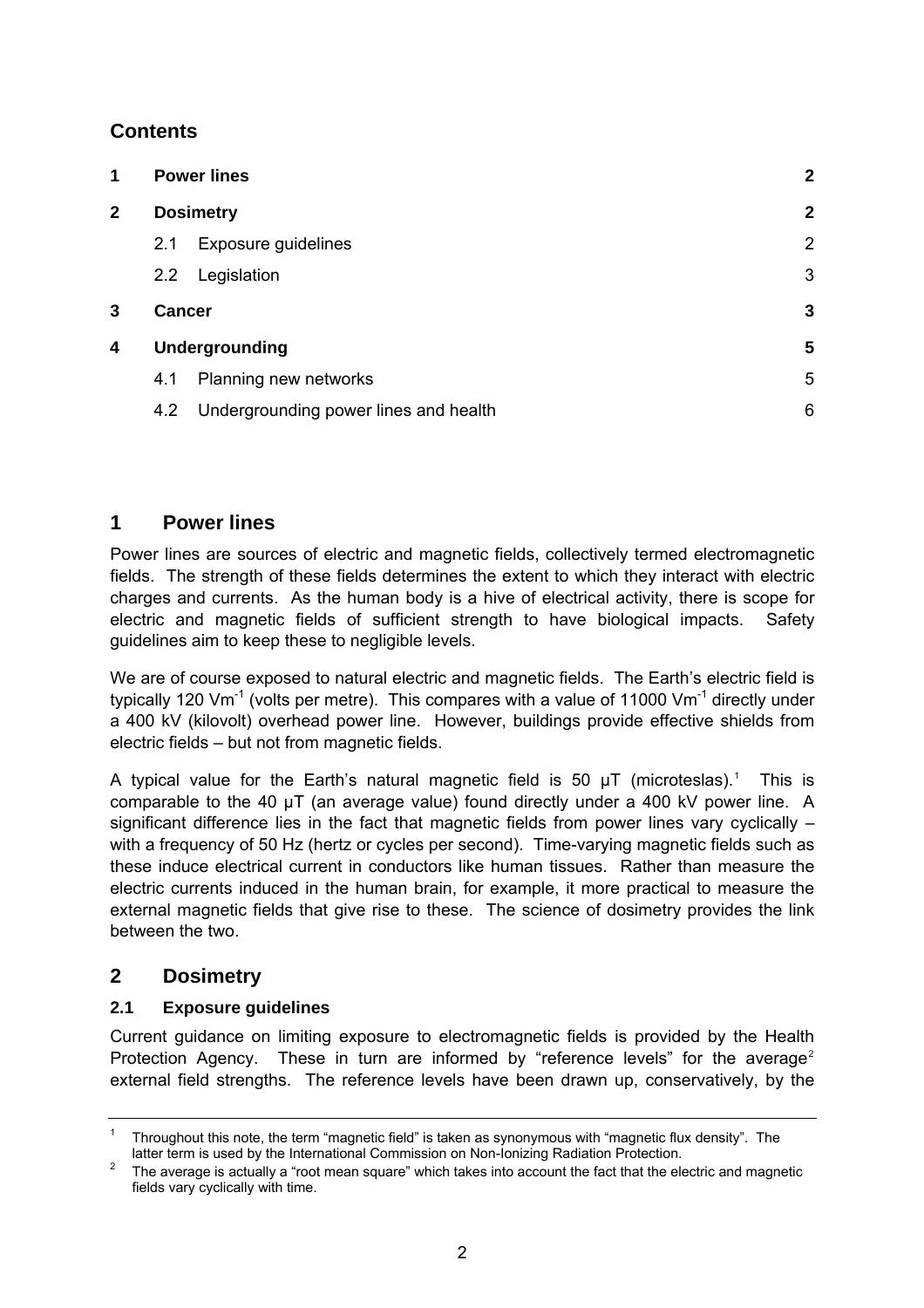<span id="page-2-0"></span>International Commission on Non-Ionizing Radiation Protection (ICNIRP) and represent the strength of electromagnetic field that an individual may be exposed to without exceeding a more fundamental basic restriction such as induced electric currents. For example, the magnetic field reference level for the general public is 100 µT, a value in excess of that likely to be encountered near power lines. In fact, electric shavers and hair dryers can give rise to magnetic fields that are very much higher than the reference level, albeit for the relatively short periods of time when they are in use.

In 2004, a [statement by the National Radiological Protection Board](http://www.hpa.org.uk/web/HPAweb&HPAwebStandard/HPAweb_C/1254510609795) (now subsumed within the Health Protection Agency) explained the significance of reference levels:

Comparison of measurements with the reference levels can be used to assess whether compliance with the basic restrictions has been achieved. If the field to which a person is exposed exceeds the relevant reference level it does not necessarily follow that the basic restriction is exceeded. It is, however, then necessary to investigate compliance with the basic restriction using more detailed methods of exposure assessment.

In 2010, ICNIRP issued revised guidelines which resulted in an increased (i.e. less conservative) reference level of 200 µT for public exposure to magnetic fields at power frequencies. This was derived from new basic restrictions based on electric fields induced in the human body rather than the associated electrical currents. The EU, including the UK, still follows the more conservative (i.e. lower) reference level from 1998. The reference levels are set to ensure that established health effects are avoided. In the case of power frequency electric and magnetic fields these relate to nervous system functions.

#### **2.2 Legislation**

[EU Council Recommendation](http://ec.europa.eu/enterprise/sectors/electrical/files/lv/rec519_en.pdf) 1999/519/EC on the limitation of exposure of the general public to electromagnetic fields (0 Hz to 300 GHz) embodies the guidance that is accepted by the Health Protection Agency. It follows from the ICNIRP guidelines outlined above.

There are, however, no *statutory* exposure limits in the UK. The general provisions of the *Health and Safety at Work etc. Act 1974* will apply in so far as they protect employees in the workplace. The 1974 Act also affords general protection for the public, for example in the provisions of section 3 which begins:

It shall be the duty of every employer to conduct his undertaking in such a way as to ensure, so far as is reasonably practicable, that persons not in his employment who may be affected thereby are not thereby exposed to risks to their health or safety.

In terms of occupational exposure there is [ongoing work](http://www.europarl.europa.eu/oeil/popups/ficheprocedure.do?id=592869) on the minimum health and safety requirements regarding the exposure of workers to the risks arising from physical agents (electromagnetic fields) directive. This new directive amends the directive from 2004 (2004/40/EC), which has never entered into force. A delaying Directive was formally published on 19 April 2012, extending the transposition deadline to 31 October 2013. The exposure limitation system embodied in the directive as it currently stands recognises that substantially higher exposure levels are permissible in an occupational setting. Further background is available on the website of the [Health and Safety Executive.](http://www.hse.gov.uk/aboutus/europe/euronews/dossiers/emf-directive.htm)

## **3 Cancer**

Cancer is characterised by the uncontrolled proliferation of abnormal cells. The abnormalities result from some mutations in the DNA which controls the operations of individual cells. Mutations can be caused by carcinogens such as ionising radiation (e.g. X-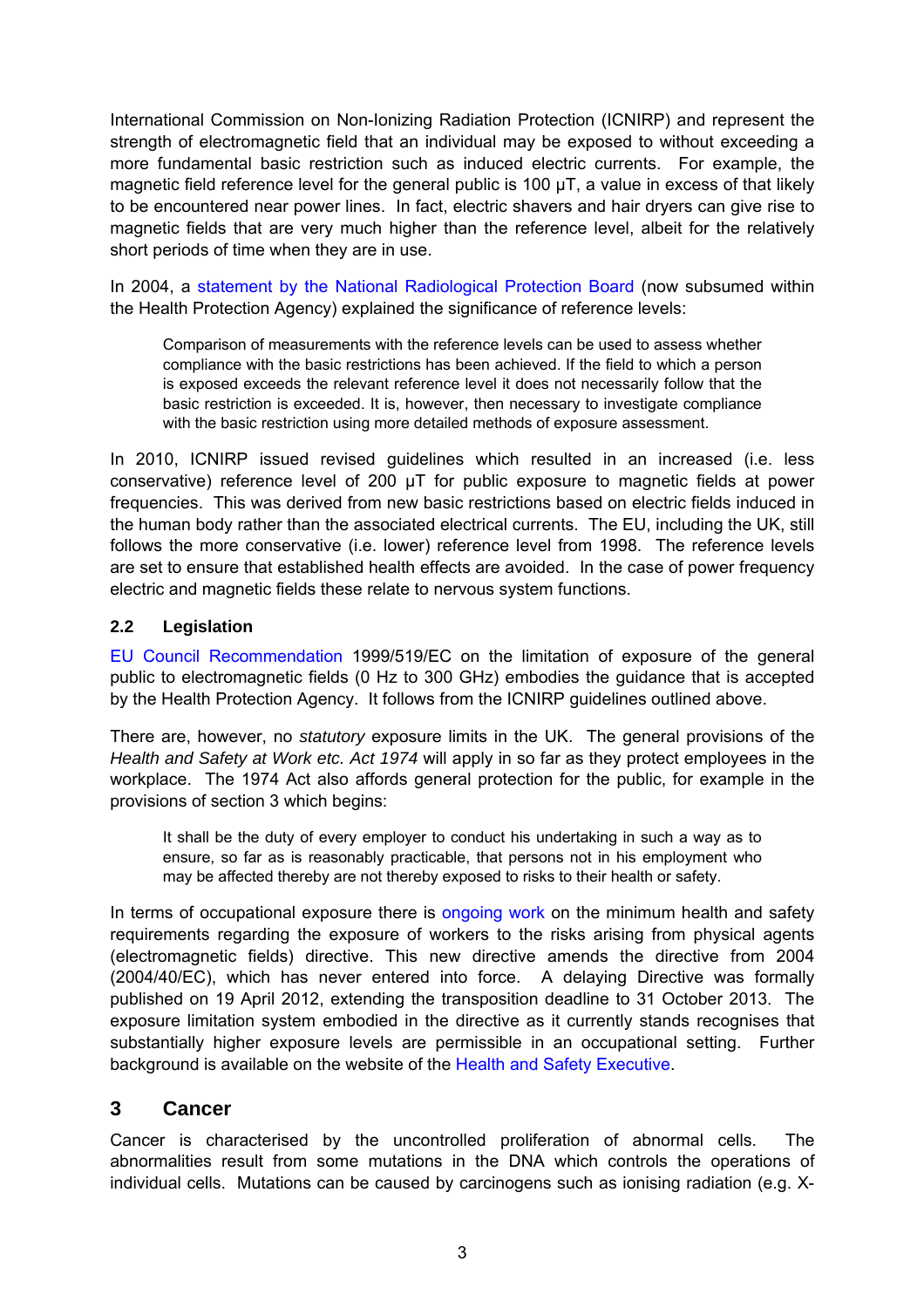rays) and chemicals or by hereditary or by spontaneous errors during the DNA replication which accompanies cell division. Power frequency electric and magnetic fields do not possess enough energy to damage DNA in the ways ionising radiation can.

Over twenty epidemiological studies have examined whether exposure to power frequency magnetic fields might cause cancer, particularly childhood leukaemia. Many of these studies have been of the case control type. These compare the percentage of a population of people with cancer (the cases) who have been exposed to magnetic fields above a certain level with the percentage of another population of people without cancer (the controls) who have been similarly exposed. The resulting "odds ratio" gives a measure of the relative risk of contracting cancer due to magnetic fields. When the epidemiological studies are pooled there is a suggestion that exposure to magnetic fields might double the risk of childhood leukaemia. By itself this factor of two is unpersuasive, partly because of the difficulties in choosing suitable controls to compare with the cases and the likely presence of confounding factors (such as higher road traffic density near power lines) that might not have been fully eliminated. More background to epidemiology is given in Library Research Paper 94/119, *[Overhead Power Lines and Health](http://www.parliament.uk/briefing-papers/RP94-119)*.

In November 2010 the journal *[BMC Public Health](http://www.biomedcentral.com/1471-2458/10/673#B65)* summarised the current consensus in the following terms:

Since 1979, more than 20 epidemiological studies have investigated the possibility that exposure to power frequency magnetic fields may be a risk factor in the development of childhood leukaemia. A number of the studies have been pooled in four metaanalyses which point to an approximate doubling of risk at average residential levels of 0.3-0.4 microtesla (μT).

#### According to [ICNIRP](http://www.icnirp.de/documents/FactSheetLF.pdf):

A considerable number of epidemiological reports, published particularly during the 1980s and '90s, indicated that long term exposure to 50-60 Hz magnetic fields might be associated with an increased risk of childhood leukaemia. Two pooled analyses indicate that an excess risk may exist for average exposures exceeding 0.3-0.4 µT. However, a combination of selection bias, some degree of confounding and chance could possibly explain the results. In addition, no biophysical mechanism has been identified and the experimental results from the animal and cellular laboratory studies do not support the notion that exposure to 50-60 Hz magnetic fields is a cause of childhood leukaemia.

It is the view of ICNIRP that the currently existing scientific evidence that prolonged exposure to low frequency magnetic fields is causally related with an increased risk of childhood leukaemia is too weak to form the basis for exposure guidelines.

#### [...]

The absence of established causality is the reason why the epidemiological results have not been addressed in the basic restrictions. ICNIRP is well aware that these epidemiological results have triggered concern within the population in many countries. It is ICNIRP's view that this concern is best addressed within the national risk management framework. Risk management in general is based on many different aspects, including social, economic, and political issues. ICNIRP in this context provides scientifically based advice only. Additional risk management advice, including considerations on precautionary measures, has been given for example by the World Health Organization and other entities.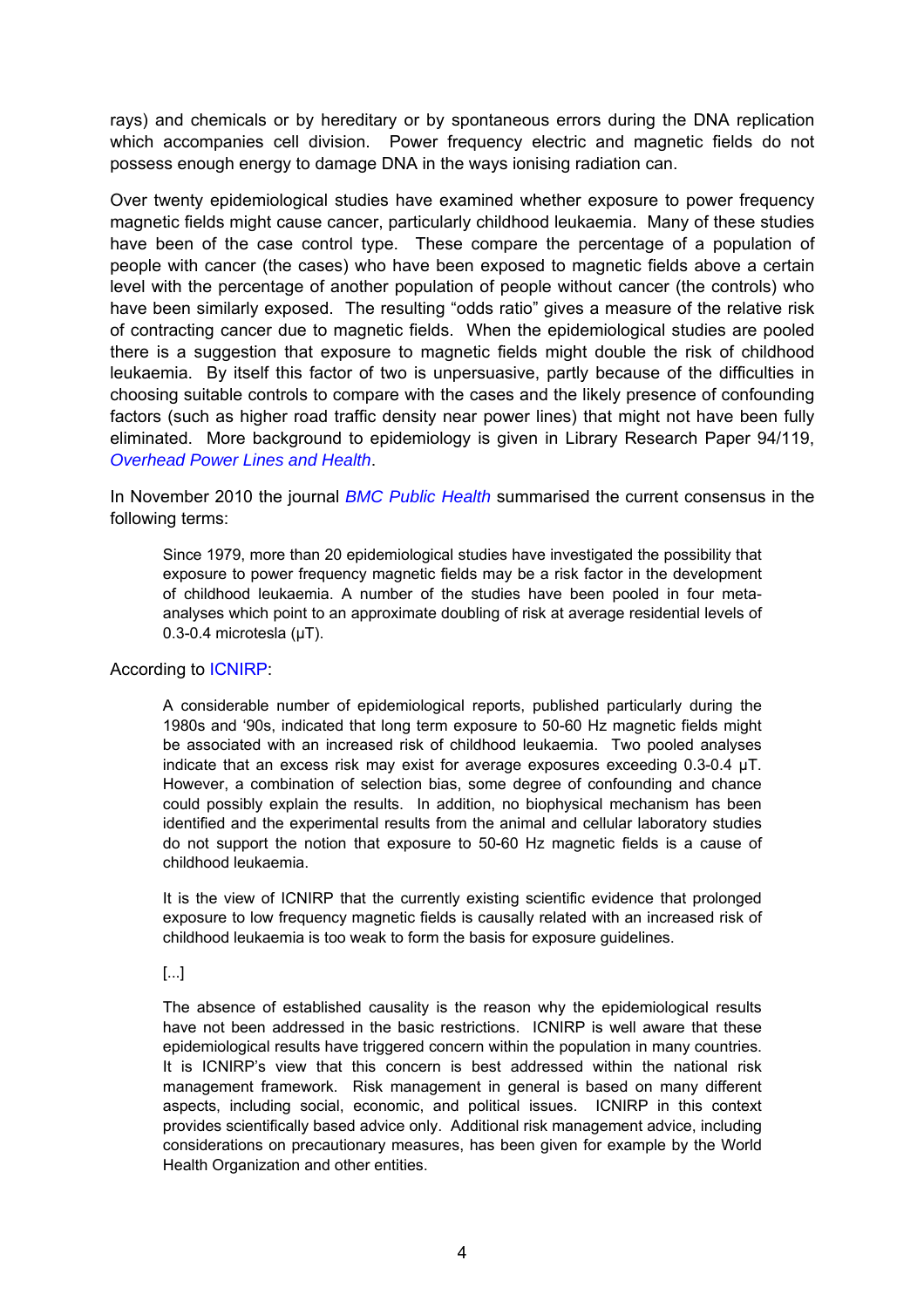## <span id="page-4-0"></span>**4 Undergrounding**

## **4.1 Planning new networks**

GB energy networks including the high voltage (transmission) grid need updating. Ofgem's 2010 [Project Discovery](http://www.ofgem.gov.uk/Pages/MoreInformation.aspx?docid=73&refer=Markets/WhlMkts/monitoring-energy-security/Discovery)<sup>[3](#page-4-1)</sup>, which looked at security of energy supply, estimated that replacing aging infrastructure and moving towards decarbonisation might require up to £200 billion of investment by 2020 alone. More remote and renewable generation sources (e.g. onshore and offshore wind warms) as well as European interconnectors need to be linked to the grid and the energy brought to the major population centres. There is a need for investment both in the network, or grid, and in generation, to ensure energy security.

On Britain's onshore gas and electricity networks, specifically, Ofgem estimates that over £30 billion investment is needed over the next decade.<sup>[4](#page-4-2)</sup> The proposals under its latest price controls allow for £17 billion of investment, with around a further £5 billion potentially available over the course of the new price control period (RIIO<sup>[5](#page-4-3)</sup>), which runs to 2021.<sup>[6](#page-4-4)</sup>

Ofgem's transmission price control proposals under its new 'RIIO' framework include 'visual amenity considerations'. Ofgem has proposed setting an 'expenditure cap' on reducing the impact of existing infrastructure in designated areas (National Parks and Areas of Outstanding Natural Beauty). It proposes to set an "initial expenditure cap" of £100m for the start of the price control. For more details please see the [Ofgem proposals.](http://www.ofgem.gov.uk/Networks/Trans/PriceControls/RIIO-T1/ConRes/Documents1/RIIO%20T1%20Initial%20Proposals%20for%20NGGT%20and%20NGET%20Overview%202707212.pdf)<sup>[7](#page-4-5)</sup>

The Department for Energy and Climate Change (DECC) set out planning policy for energy infrastructure during 2011, in a series of [National Policy Statements for Energy](http://www.decc.gov.uk/en/content/cms/meeting_energy/consents_planning/nps_en_infra/nps_en_infra.aspx).<sup>[8](#page-4-6)</sup> The *[National Policy Statement for Electricity Networks Infrastructure \(EN-5\)](http://www.official-documents.gov.uk/document/other/9780108510816/9780108510816.pdf)* is the most relevant to power lines. It outlines why, for instance, applying the presumption of undergrounding to particular types of designated landscape was rejected.<sup>[9](#page-4-7)</sup> The Library Research Paper on the [Growth and Infrastructure Bill](http://www.parliament.uk/briefing-papers/RP12-61)<sup>[10](#page-4-8)</sup> outlines recent and intended changes to the planning process for national infrastructure projects.

A [study by Parsons Brinkerhoff published on-line by the Institute for Engineering and](http://www.theiet.org/factfiles/transmission.cfm)  [Technology](http://www.theiet.org/factfiles/transmission.cfm)<sup>[11](#page-4-9)</sup> assessed the lifetime financial costs of transmission options, but did not evaluate social or environmental costs. It found that the cheapest transmission technology was overhead line, with lifetime costs of £2.2m to £4.2m per kilometre. The next cheapest is direct buried, underground cable for any given route length or circuit capacity, with lifetime costs of £10.2m to £24.1m per kilometre. This is also the least expensive underground option; underground gas insulated line is considered the most expensive, generally. However, the report cautions strongly that costs (and practicalities) will vary by project and

<span id="page-4-1"></span><sup>3</sup> Ofgem, 3 February 2010 [http://www.ofgem.gov.uk/Pages/MoreInformation.aspx?docid=73&refer=Markets/WhlMkts/monitoring-energy](http://www.ofgem.gov.uk/Pages/MoreInformation.aspx?docid=73&refer=Markets/WhlMkts/monitoring-energy-security/Discovery)[security/Discovery](http://www.ofgem.gov.uk/Pages/MoreInformation.aspx?docid=73&refer=Markets/WhlMkts/monitoring-energy-security/Discovery) 4 Ofgem 27 July 2012 *[RIIO-T1: Initial Proposals for National Grid Electricity Transmission and National Grid](http://www.ofgem.gov.uk/Networks/Trans/PriceControls/RIIO-T1/ConRes/Documents1/RIIO%20T1%20Initial%20Proposals%20for%20NGGT%20and%20NGET%20Overview%202707212.pdf)* 

<span id="page-4-2"></span>*[Gas](http://www.ofgem.gov.uk/Networks/Trans/PriceControls/RIIO-T1/ConRes/Documents1/RIIO%20T1%20Initial%20Proposals%20for%20NGGT%20and%20NGET%20Overview%202707212.pdf)*

<span id="page-4-3"></span><sup>&</sup>lt;sup>5</sup> Ofgem's new outputs-led framework is called RIIO which stands for Revenue = Incentives + Innovation + Outputs. The next transmission and gas distribution price controls are due to be implemented in April 2013

<span id="page-4-4"></span>under the new RIIO regime, and to last to 2021 6 Ofgem press release 16 July 2012 *[Ofgem consults on £22 billion investment plans to upgrade Britain's gas](http://www.ofgem.gov.uk/Media/PressRel/Documents1/20120716_RIIO_Press_Release.pdf)  and high voltage electricity networks*7

<span id="page-4-5"></span>Ofgem 27 July 2012 [RIIO-T1: Initial proposals for National Grid Electricity Transmission and National Grid Gas](http://www.ofgem.gov.uk/Networks/Trans/PriceControls/RIIO-T1/ConRes/Documents1/RIIO%20T1%20Initial%20Proposals%20for%20NGGT%20and%20NGET%20Overview%202707212.pdf) page  $16 \text{ }$  8  $p = 22$ 

<span id="page-4-7"></span><span id="page-4-6"></span><sup>&</sup>lt;sup>8</sup> DECC website *National Policy Statements for Energy Infrastructure* accessed 24 October 2012

DECC, July 2011

<span id="page-4-8"></span><sup>10</sup> House of Commons Library 25 October 2012 RP12/61

<span id="page-4-9"></span><sup>11</sup> *[Electricity Transmission Costing Study](http://www.theiet.org/factfiles/transmission-report.cfm)* Parsons Brinkerhoff, endorsed by the IET, 31 January 2012